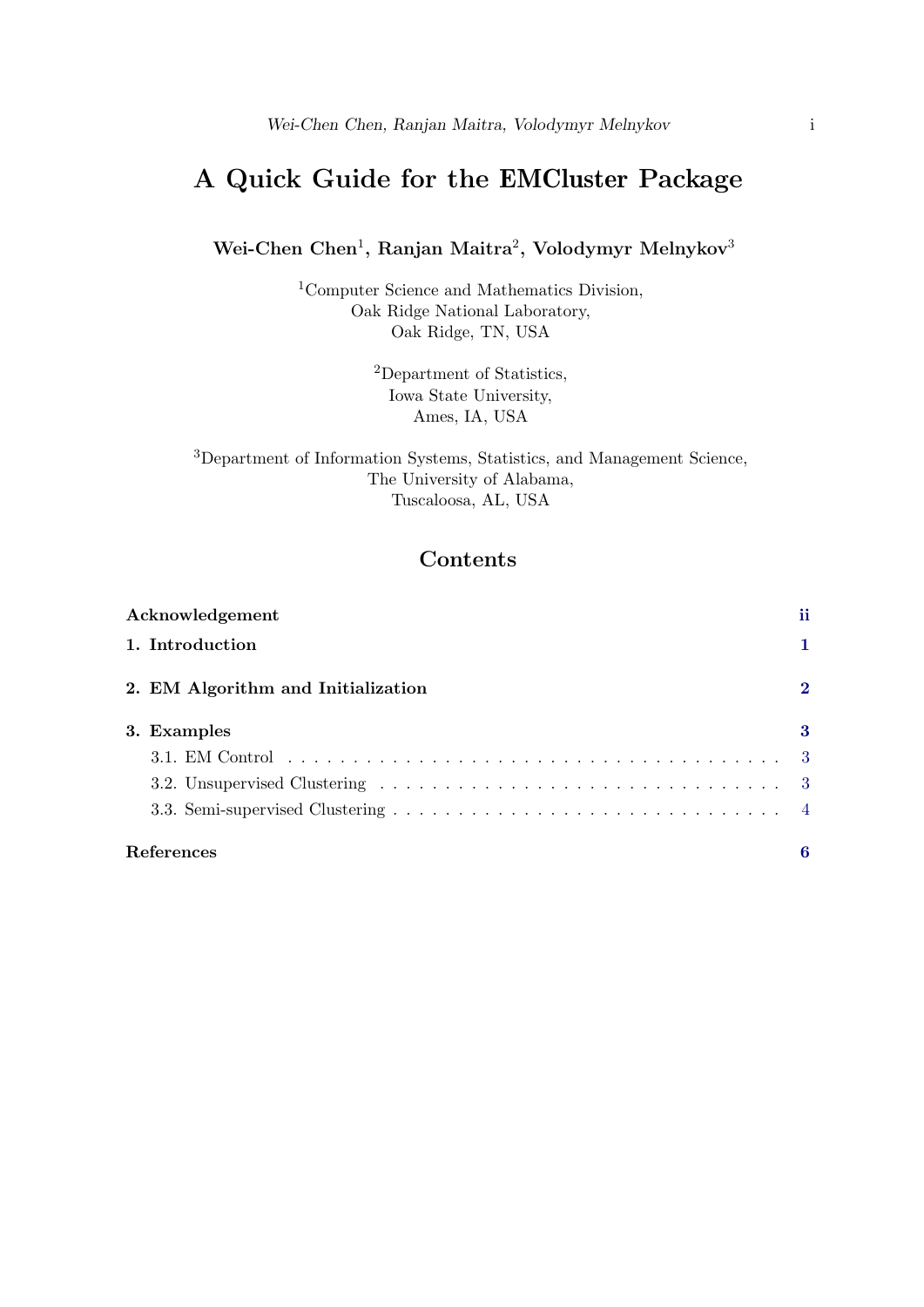# Acknowledgement

The authors acknowledge partial support by the National Science Foundation CAREER Grant # DMS-0437555. This work was partly supported by the U.S. Department of Energy, Office of Biological and Environmental Research under Contract No. DE-AC05-00OR22725.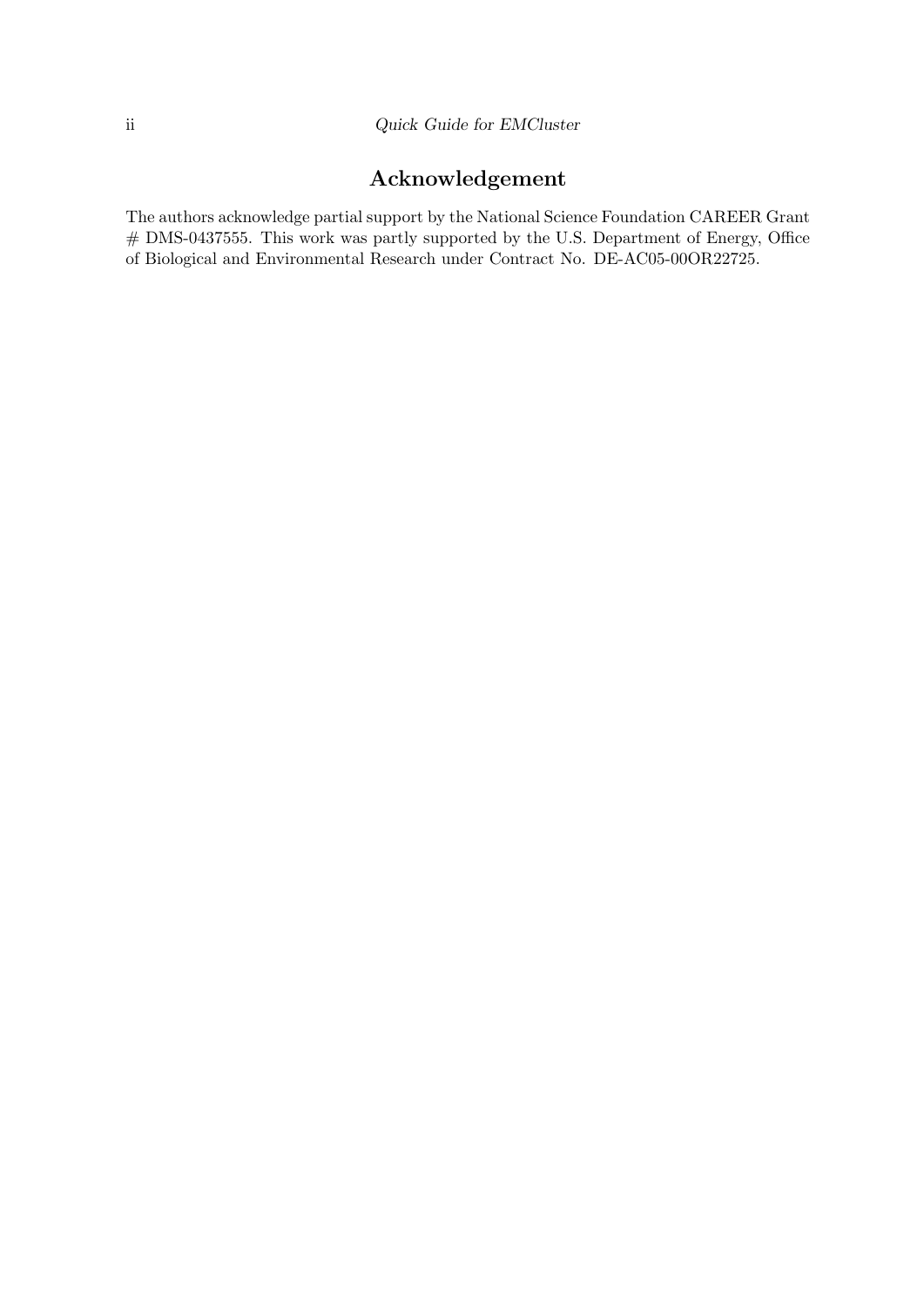**Warning:** This document is written to explain the main functions of **EMCluster** [\(Chen](#page-7-1) *et al.*) [2012\)](#page-7-1), version 0.2-0. Every effort will be made to ensure future versions are consistent with these instructions, but features in later versions may not be explained in this document.

# 1. Introduction

<span id="page-2-0"></span>We use this section to show how to install **EMCluster**, introduce basic finite mixture Gaussian distribution, and notation for the corresponding variables and objects. In Section [2,](#page-3-0) we introduce EM algorithms and strategies of initialization for model-based clustering, and the major R functions are also introduced. In Section [3,](#page-4-0) we provide two examples for unsupervised and semi-supervised clustering, and quick demos are shown.

#### 1.1. Installation

The **EMCluster** has simple interface of R [\(R Core Team](#page-7-2) [2012\)](#page-7-2) to efficient C code that we optimize the algorithm and utilize LAPACK library for matrix algebra. The package should install on most popular platform without further configurations. The installation can be done in the shell command as

| > R CMD INSTALL EMCluster_0.2-0.tar.gz |  |
|----------------------------------------|--|
|                                        |  |

or from any R session as

|  | Shell Command |
|--|---------------|
|--|---------------|

| Shell Command                     |
|-----------------------------------|
| R> install.packages ("EMCluster") |
|                                   |

with user-favored CRAN mirror site.

### 1.2. Notation

The EMCluster assumes finite mixture Gaussian distribution with unstructured dispersion and implements EM algorithm for model-based clustering in both unsupervised and semisupervised clustering. The model is

<span id="page-2-1"></span>
$$
f(\boldsymbol{x}|\boldsymbol{\vartheta}) = \sum_{k=1}^{K} \pi_k \phi(\boldsymbol{x}|\boldsymbol{\mu}_k, \boldsymbol{\Sigma}_k).
$$
 (1)

- $x$  is a *p*-dimensional observation.
- $\mathbf{\vartheta} = {\pi_1, \pi_2, ..., \pi_{K-1}, \mu_1, \mu_2, ..., \mu_K, \Sigma_1, \Sigma_2, ..., \Sigma_K}.$
- $\pi_1, \pi_2, \ldots, \pi_K$  are mixing proportion for K components that  $\sum_{k=1}^K \pi_k = 1$  and  $0 < \pi_k$ 1 for all  $k = 1, 2, ..., K$ .
- $\phi(\mathbf{x}|\boldsymbol{\mu}_k, \boldsymbol{\Sigma}_k)$ 's are multivariate Gaussian densities with mean  $\boldsymbol{\mu}_k$  and dispersion  $\boldsymbol{\Sigma}_k$ .
- $\bullet$   $\mu_1, \mu_2, \ldots, \mu_K$  are p-dimensional mean vectors and  $\Sigma_1, \Sigma_2, \ldots, \Sigma_K$  are  $p \times p$ -dimensional dispersion matrices.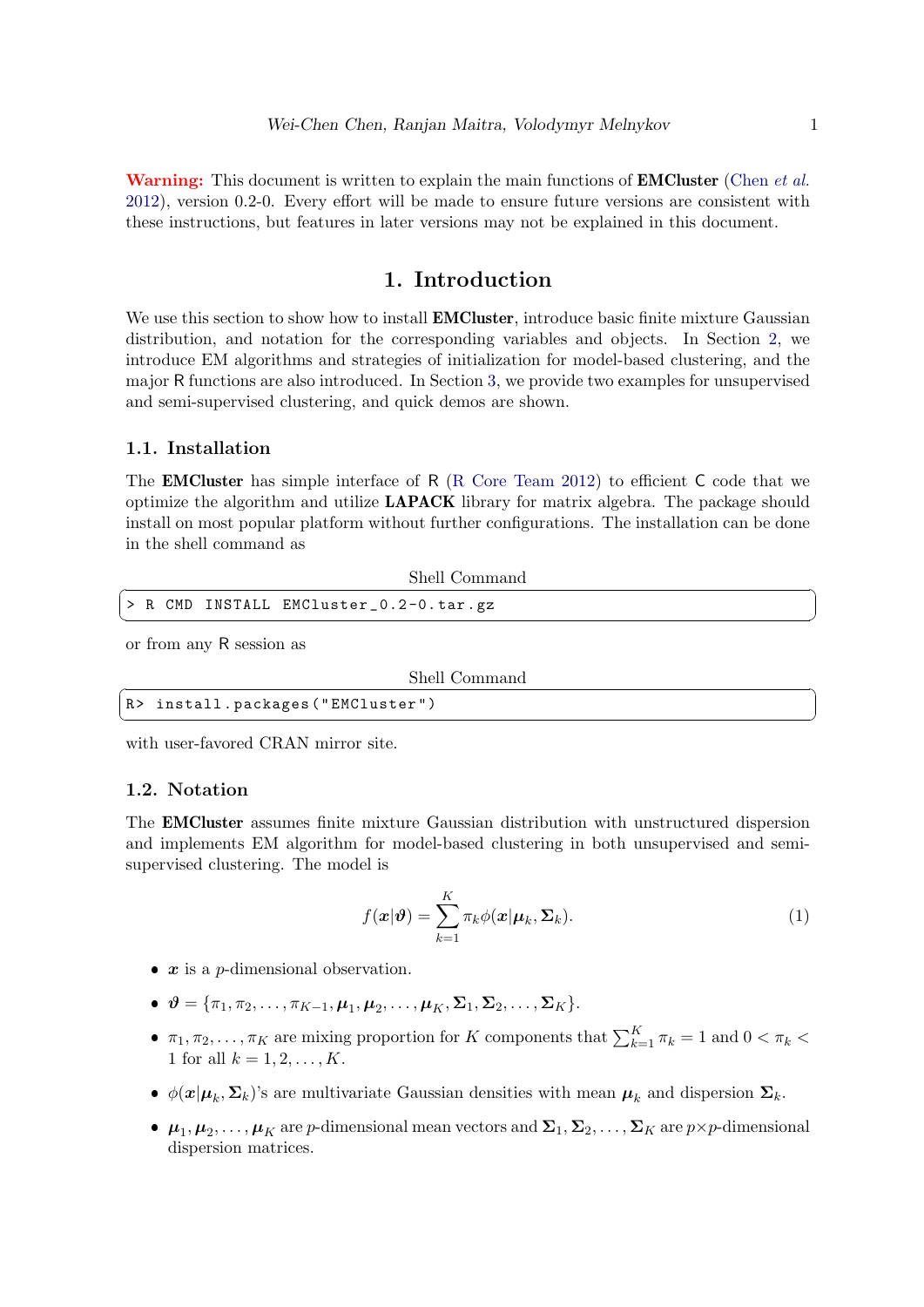We also assume the following notation for R objects in **EMCluster** 

- x is a matrix with dimension  $n \times p$  containing n observations to be clustered.
- pi is a vector with length K containing  $\pi_1, \pi_2, \ldots, \pi_K$ .
- Mu is a matrix with dimension  $K \times p$  containing  $\mu_1, \mu_2, \ldots, \mu_K$ .
- LTSigma is a matrix with dimension  $K \times p(p+1)/2$  containing low triangular matrices of  $\Sigma_1, \Sigma_2, \ldots, \Sigma_K$ .
- lab is a vector with length  $n$  containing labels of observations. If lab=NULL, then unsupervised clustering is performed, otherwise semi-supervised clustering is performed where labels can be  $1, 2, \ldots, K$  for cluster-known data and 0 for cluster-unknown data.

## 2. EM Algorithm and Initialization

<span id="page-3-0"></span>For *n* observations  $\mathbf{X} = {\mathbf{x}_1, \mathbf{x}_2, \dots, \mathbf{x}_n}$ , the log likelihood based on the Equation [\(1\)](#page-2-1) is

<span id="page-3-1"></span>
$$
\log L(\boldsymbol{\vartheta}|\boldsymbol{X}) = \log \left( \prod_{i=1}^{n} f(\boldsymbol{x}_i|\boldsymbol{\vartheta}) \right).
$$
 (2)

A standard way to optimize the Equation [\(2\)](#page-3-1) is to utilize the EM algorithm [\(Dempster](#page-7-3) et al. [1977\)](#page-7-3) composed of expectation (E-) and maximization (M-) steps.

The R function emcluster implements the algorithm to find the maximum likelihood estimates (MLEs)  $\hat{\theta}$ . The R functions e.step and m.step implements the both steps, respectively, which are useful for advanced developers.

Model-based clustering partition data into  $K$  clusters by the maximum posterior

$$
\operatornamewithlimits{argmax}_k \hat{\pi}_k \phi(\boldsymbol{x}_i|\hat{\boldsymbol{\mu}}_k,\hat{\boldsymbol{\Sigma}}_k)
$$

for each observation. The R function assign.class provides this procedure returning cluster id  $(1, 2, \ldots, K)$  for each  $x_i$ .

The initialization is an solution of avoiding local optimization when applying the EM algorithm to cluster high-dimensional data. The local optimization problem is more serious when data contain high overlaps of clusters. There are three initialization methods implemented in **EMCluster**: RndEM [\(Maitra](#page-7-6) [2009\)](#page-7-4), emEM [\(Biernacki](#page-7-5) et al. [2003\)](#page-7-5), and svd (Maitra [2001\)](#page-7-6). The R functions are

- $\bullet$  init.EM calls rand.EM and em.EM and implements for  $RndEM$  and  $emEM$  methods, respectively, and
- $\bullet$  emgroup implements the svd method.

The short summary of the initialization methods is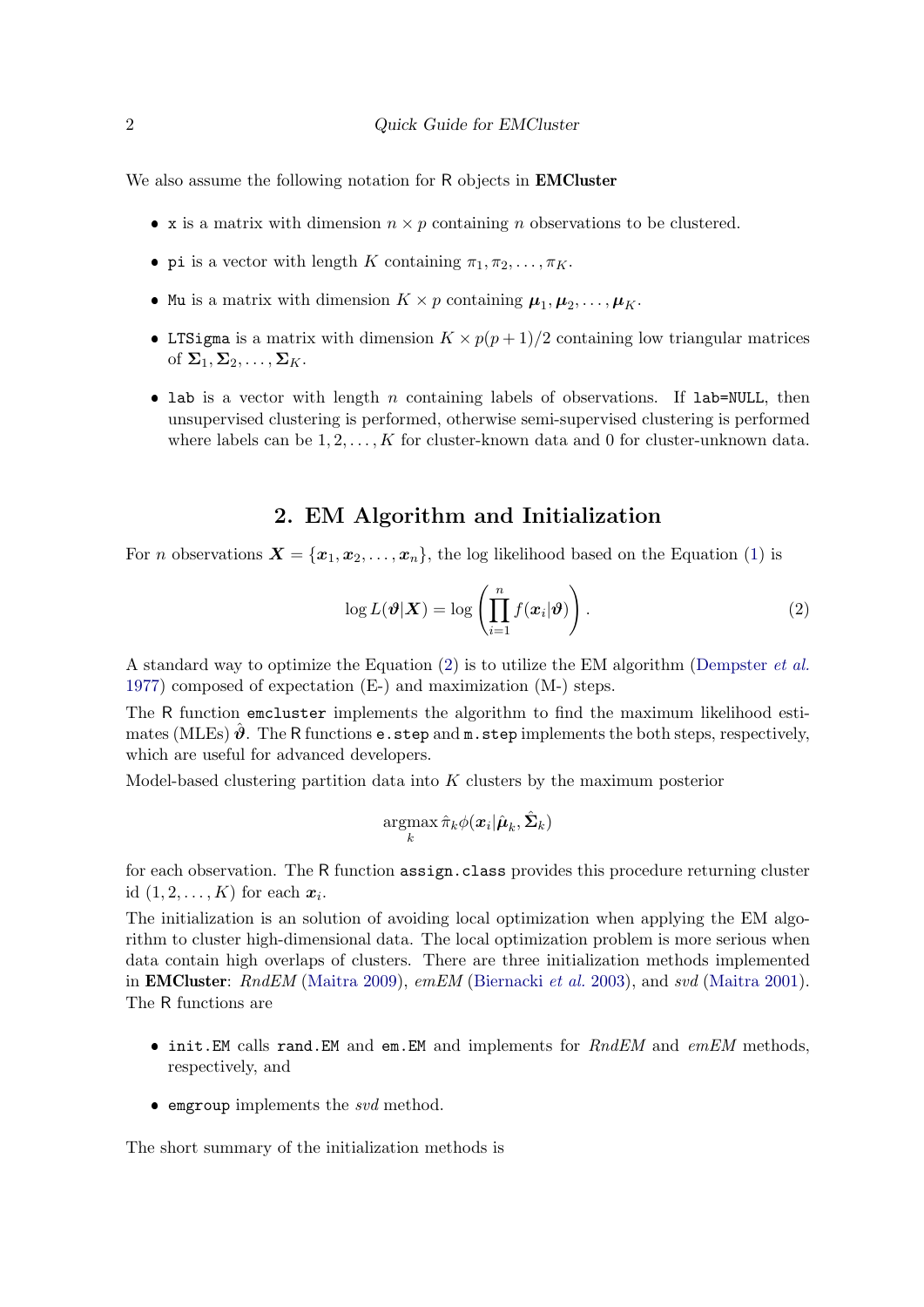- $RndEM$  repeats .EMC\$short.iter times of randomly selecting  $K$  centers from data and group all other data to the closest center based on Euclidean distance. Pick the best initial in terms of the highest log likelihood. Then, start EM algorithm from the best initial until convergence.
- emEM is composed of short-EM and long-EM steps. The short-EM step starts with randomly selecting K centers and applies EM iterations until convergence with loose tolerance .EMC\$short.eps. Repeat a few time until the total EM iterations reach .EMC\$short.iter. Then, start long-EM algorithm from the best initial until convergence with tight tolerance .EMC\$EM.eps.
- $\bullet$  svd utilizes singular value decomposition to decomposition data, and select centers from the major component space determining by the singular values. The data are grouped to the centers by kmeans to generate an initial. Then, start EM algorithm from the initial until convergence.

## 3. Examples

#### <span id="page-4-1"></span><span id="page-4-0"></span>3.1. EM Control

The EMCluster provides a control function .EMControl and three default controls .EMC, .EMC.Rnd, and .EMC.Rndp which are useful to manipulate different initializations. By default . EMC is for  $emEM$ , . EMC. Rnd is for  $RndEM$ , while . EMC. Rndp is for  $RndEM$  but with different flavor.

For larger data or high overlaps data, general users may want to increase the initial iteration (.EMC\$short.iter) which can improve the clustering results. However, the initialization also cost computing time and may take longer to obtain stable initials especially for large number of clusters or high overlap data.

Anyway, these also provide advanced developers to explore new initialization methods. We give two examples next for unsupervised and semi-supervised clusterings utilizing all initialization methods in EMCluster.

#### <span id="page-4-2"></span>3.2. Unsupervised Clustering

In an R session, you can run the demo as

| R> demo(allinit, 'EMCluster', ask = F) |  | unsupervised |  |
|----------------------------------------|--|--------------|--|
|                                        |  |              |  |

which clusters a small dataset da1 of **EMCluster** with 10 clusters. The data set has only 500 observations in two dimensions.

This demo provides a plot with four unsupervised clustering results including  $emEM$  (em),  $RndEM$  (Rnd),  $RndEM+$  (Rnd+) and svd (svd) where colors and symbols indicate different clusters as in the Figure [1.](#page-5-1) The  $RndEM+$  has different settings to the  $RndEM$ . The demo also compares classifications with true ids using adjusted Rand index (?) which has value before 0 (bad results) and 1 (perfect match) as in the Table [1.](#page-5-2)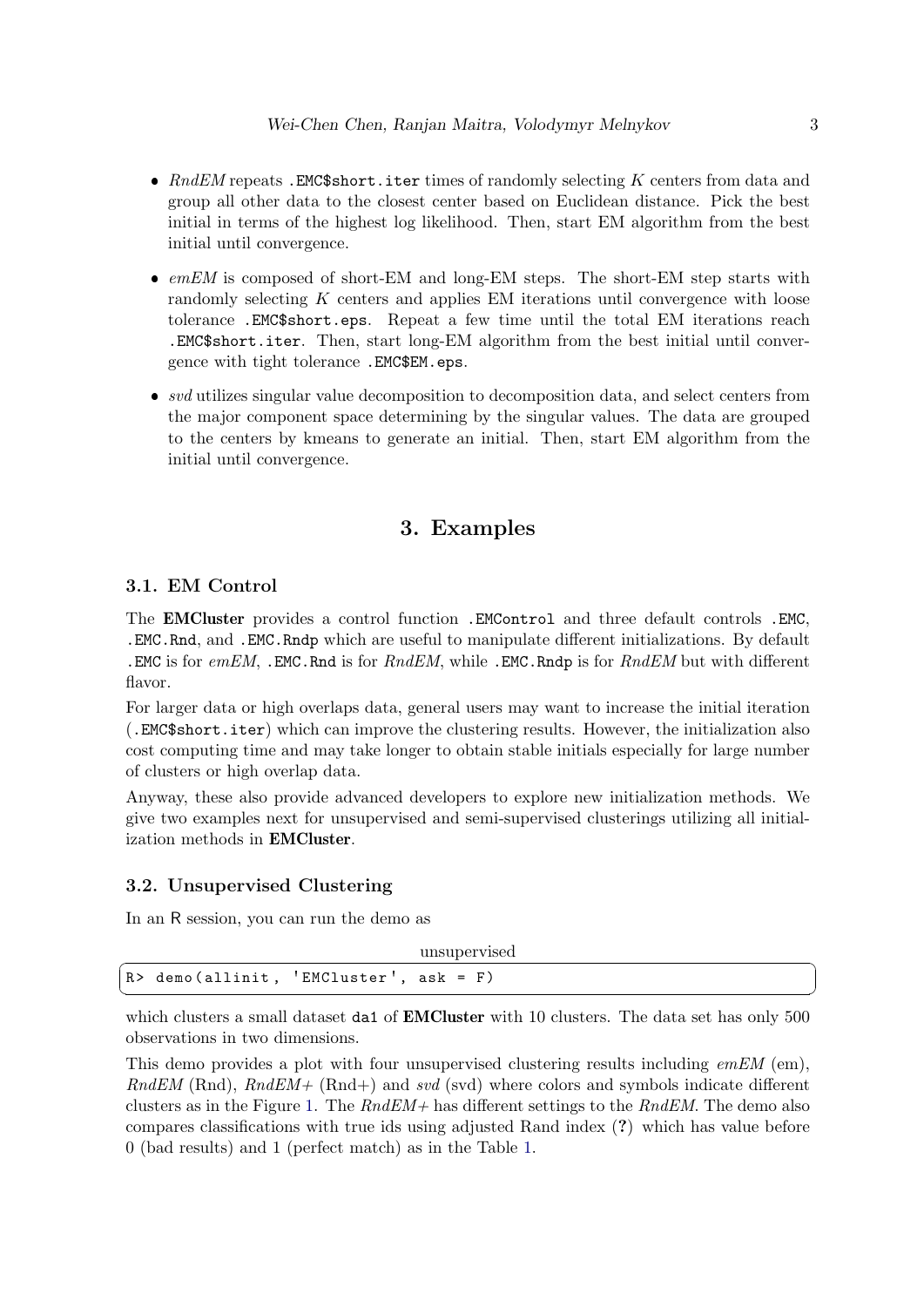<span id="page-5-1"></span>

Figure 1: Unsupervised clustering results for four initializations.

<span id="page-5-2"></span>Table 1: Comparison by log likelihood (logL) and adjusted Rand index (adjR) of four initializations.

### <span id="page-5-0"></span>3.3. Semi-supervised Clustering

Inside an R session, you can run the demo as

|  | unsupervised                              |
|--|-------------------------------------------|
|  | R> demo(allinit_ss, 'EMCluster', ask = F) |
|  |                                           |

which clusters a small dataset da1 in **EMCluster** with 10 clusters.

We randomly choose 6 clusters, then select  $50\%$  of data for each cluster. There are about 170 points are labeled with true which are prior information, then we cluster the rest 330 points into 10 clusters by semi-supervised clustering.

This demo provides a plot with three semi-supervised clustering results including  $emEM$  (em),  $RndEM$  (Rnd),  $RndEM+$  (Rnd+) where colors and symbols indicate different clusters as in the Figure [2.](#page-6-0) Note that svd method is not implemented for semi-supervised clustering. The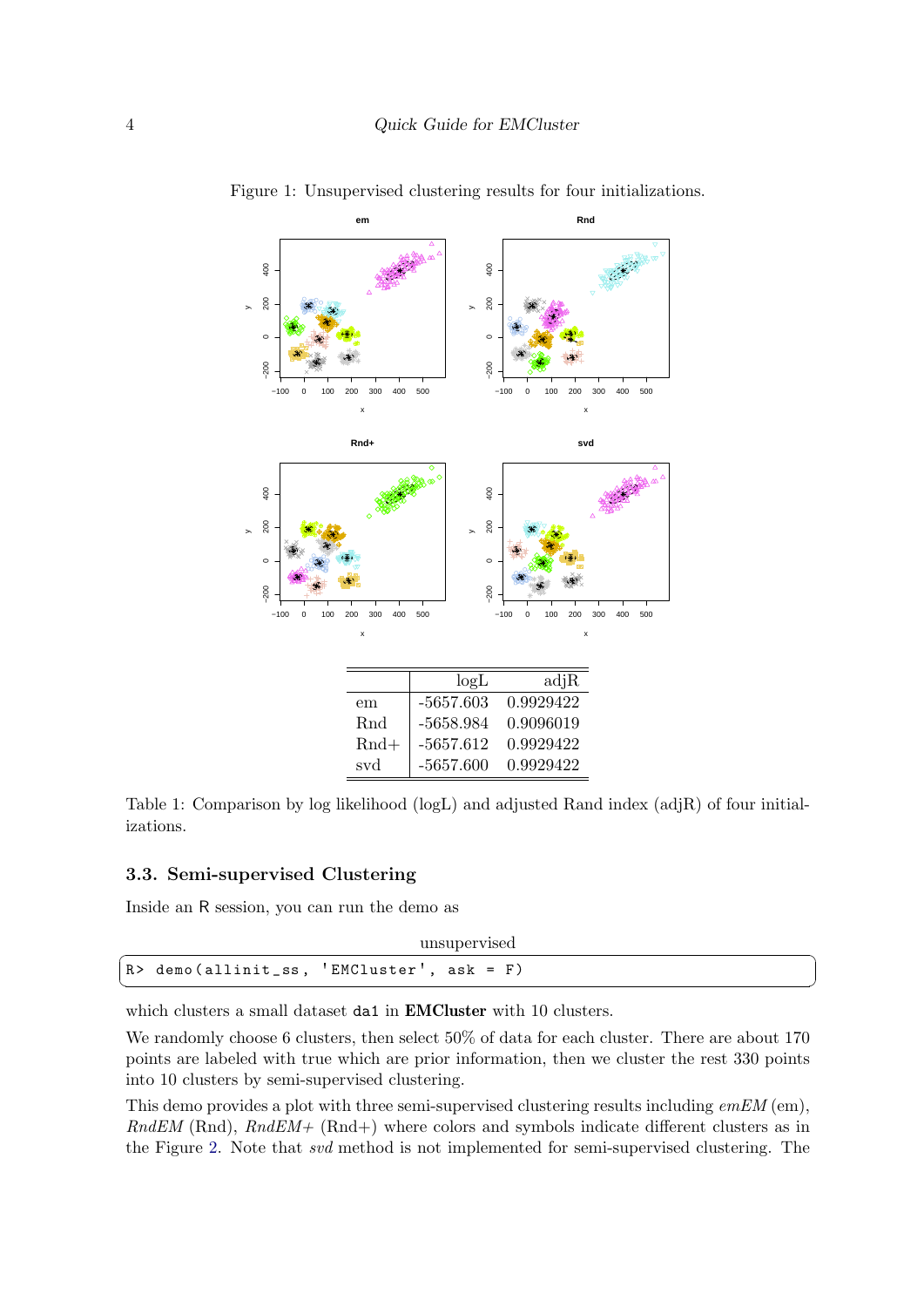demo also compares classifications with true ids using adjusted Rand index as in the Table [2.](#page-6-1) Comparing with the Table [1,](#page-5-2) the semi-supervised clustering provides better results than the unsupervised clustering in terms of higher log likelihood (logL) and adjusted Rand index (adjR). The reason is that some tiny clusters are not seeded at the initial step in unsupervised clustering, therefore, a few prior information from there can substantially improve accuracy by the semi-supervised clustering.

<span id="page-6-0"></span>

Figure 2: Semi-supervised clustering results for three initializations.

<span id="page-6-1"></span>Table 2: Comparison by log likelihood (logL) and adjusted Rand index (adjR) of three initializations.